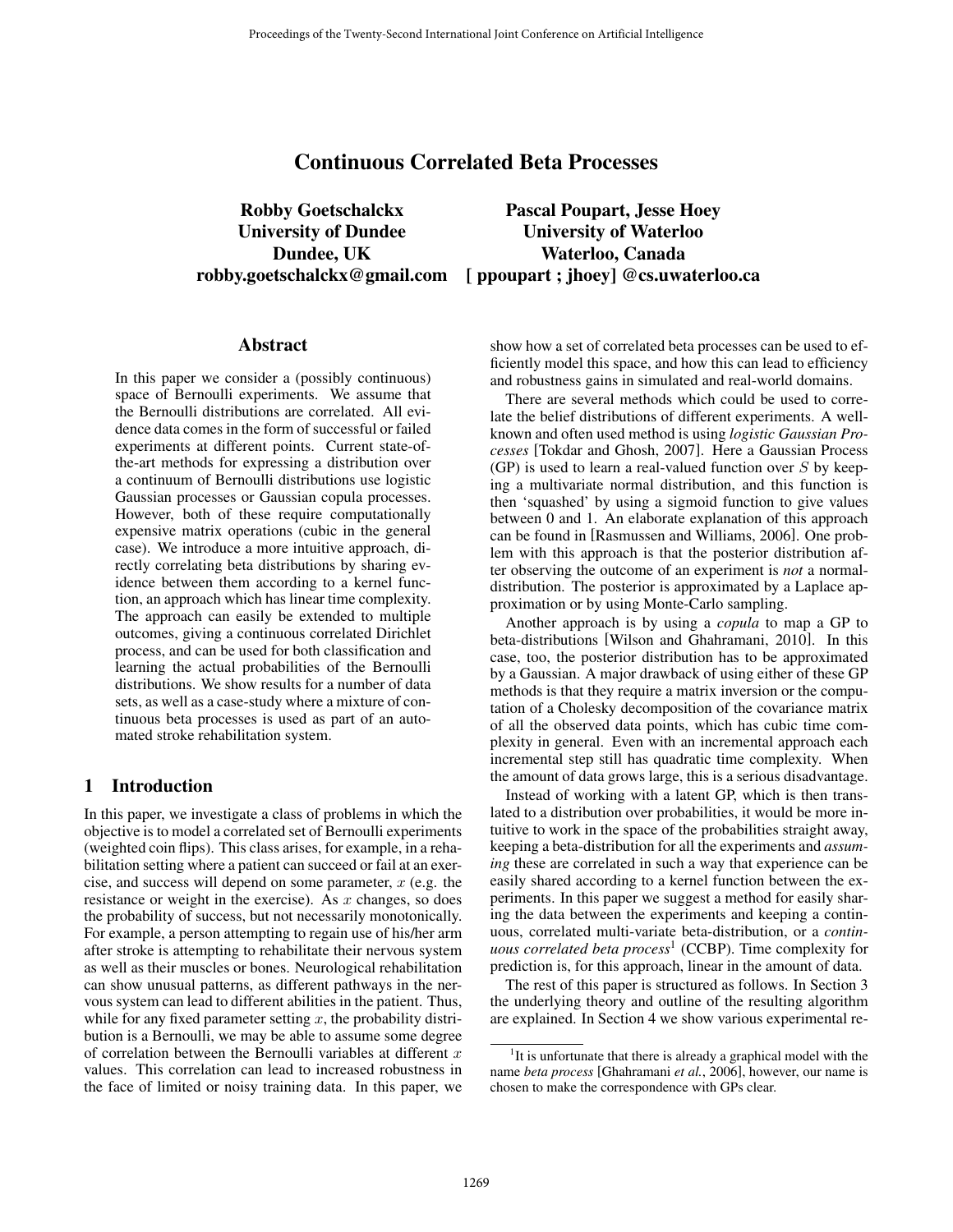sults, comparing the CCBP approach to the experiments of [Rasmussen and Williams, 2006] using logistic GPs. A specific case study showing how CCBPs could be used in an automated stroke rehabilitation system, where exercises can be chosen from a continuous space of difficulties is presented in Section 5. Finally, Section 6 presents the conclusions and discusses possible routes for future work.

# 2 Background

Consider a space S of Bernoulli experiments  $S_x \in S$  indexed by  $x \in \mathcal{X}$  with an unknown probability  $\theta(x) = \Pr(S_x = 1)$ of being successful. We denote successful experiments by 1 and unsuccessful experiments by 0. A conjugate prior for the distribution over  $\theta(x)$  would be given by having a beta distribution for each possible experiment  $S_x$ :

$$
Pr(\theta(x)) = Beta(\alpha(x), \beta(x)) \propto \theta(x)^{\alpha(x)-1} (1 - \theta_x)^{\beta(x)-1}
$$

After observing the outcome  $s$  of experiment  $S_x$ , we would update the distribution over  $\theta(x)$  according to Bayes' rule to obtain the posterior:

$$
\Pr(\theta(x)|S_x = s) \propto \Pr(\theta(x)\Pr(S_x = s|\theta(x))
$$
  
 
$$
\propto \theta(x)^{\alpha(x)+\delta(s=1)-1}(1-\theta(x))^{\beta(x)+\delta(s=0)-1}
$$

Here  $\delta(a)$  is a Kronecker delta that returns 1 when a is true and 0 otherwise. Effectively, Bayes' rule increments the hyperparameter corresponding to the outcome by 1. To find accurate values for  $\theta$  in the entire space S, we would need to observe a good number of outcomes for all the experiments. However, if we know that the probabilities of different experiments are *correlated*, experience could be shared between experiments. For example, if the space  $X$  is a continuous set, we might know that  $\theta(x)$  is a smooth, continuous function and have experiments close to each other according to some metric share their experience.

### 2.1 Beta Process

The Bernoulli-beta process [Ghahramani *et al.*, 2006] provides a framework to model a possibly infinite number of beta distributions over a space of Bernoulli experiments. However, the betas are assumed to be all independent and therefore there is no mechanism to share experience. In fact, it is particularly difficult to define a correlated beta process. The main issue is that the introduction of correlations does not seem to preserve conjugacy. There is a large literature on correlated multivariate beta distributions [Gupta and Wong, 1985; Olkin and Liu, 2003], however Bayesian updates are complicated and lead to approximative posteriors to keep the marginals of each Bernoulli in the class of beta distributions.

# 2.2 Logistic Gaussian Process (LGP)

Alternatively, one can leverage Gaussian Processes (GPs) to define a distribution over  $\theta(x)$  since we can view  $\theta$  as an unknown function over the space  $X$  that indexes the experiments. However, the range of  $\theta$  is [0, 1], while GPs assign non-zero probabilities to functions with a larger ranges. A common approach to restrict the range to  $[0, 1]$  is to assume that the functions are "squashed" by a logistic sigmoid. In other words, it is possible to use a *logistic Gaussian process* that defines a GP over function outputs that may be anywhere

in the reals but are re-mapped in [0, 1] by the logistic sigmoid.<br>If  $y \sim \mathcal{N}(\mu, \sigma)$  is a normal-distributed variable, the If  $y \sim \mathcal{N}(\mu, \sigma)$  is a normal-distributed variable, the corresponding probability will be  $\frac{1}{1+e^{-y}}$ . After observing a successful outcome, the posterior for  $y$  will become  $\frac{1}{\sqrt{2\pi\sigma^2}}e^{-\frac{(y-\mu)^2}{2\sigma^2}}\frac{1}{1+e^{-y}}$ , which is not a pdf of a Gaussiandistribution. It can, however, be approximated by a Gaussiandistribution by using a Laplace approximation (a secondorder Taylor expansion of the logarithm of the posterior).

### 2.3 Gaussian Copula Process (GCP)

Another way of obtaining correlated beta-distributions from a Gaussian process is by the use of a copula [Nelsen, 2006], resulting in a so-called *copula process* [Wilson and Ghahramani, 2010]. A copula is a way of constructing a multi-variate distribution with arbitrary marginal distributions. This can be done by correlating the *cumulative* distributions through a copula function. For example, one could have a Gaussian process, and for one specific point (one Gaussian distribution) take a point generated according to this distribution, transform it through the cumulative distribution function to get a value between 0 and 1, and then transform this through the inverse of the cumulative distribution for a beta distribution. The result would be that a GP would be transformed into multi-variate correlated beta distribution. However, the posterior distribution after observing evidence would not be a proper multi-variate Gaussian distribution, but would have to be approximated by a Laplace approximation.

# 3 Continuous Correlated Beta Process

We propose a simple mechanism to share experience between a continuum of beta distributions. The idea is to use a kernel function  $K(x, x')$  to indicate to what extent the experience<br>for experiment S, should be shared with  $S_{\alpha'}$ . Recall that for for experiment  $S_x$  should be shared with  $S_{x'}$ . Recall that for each outcome of an experiment  $S_{-}$  the corresponding hypereach outcome of an experiment  $S_x$ , the corresponding hyperparameter  $(\alpha(x)$  or  $\beta(x))$  is incremented by one. Intuitively, if  $S_{x'}$  is correlated with  $S_x$ , it would make sense to use  $S_x$ 's<br>outcomes to also increment the hyperparameters of  $S_{x'}$  but outcomes to also increment the hyperparameters of  $S_{x}$ , but<br>perhans by a fraction instead of 1. Hence, let  $K: X \times X \rightarrow$ perhaps by a fraction instead of 1. Hence, let  $K : \mathcal{X} \times \mathcal{X} \rightarrow$  $[0, 1]$  be a kernel function that indicates the magnitude of the fractional updates for  $S_{x'}$  based on the outcomes of  $S_x$ . In particular  $K(x, x') = 0$  when  $S_x$  and  $S_{x'}$  are independent particular,  $K(x, x') = 0$  when  $S_x$  and  $S_{x'}$  are independent,<br> $K(x, x') = 1$  when  $S_y$  and  $S_{x'}$  are governed by the same  $K(x, x') = 1$  when  $S_x$  and  $S_{x'}$  are governed by the same<br>Bernoulli distribution and  $K(x, x') \in (0, 1)$  when  $S_x$  and  $S_{x'}$ Bernoulli distribution and  $K(x, x') \in (0, 1)$  when  $S_x$  and  $S_{x'}$ <br>are correlated. Suppose that we observe an outcome for n difare correlated. Suppose that we observe an outcome for  $n$  different experiments (e.g.  $S_{x_1} = s_1, S_{x_2} = s_2, \ldots, S_{x_n} = s_n$ ), then the posterior beta for the Bernoulli distribution of some experiment  $S_x$  becomes:

$$
\Pr(\theta(x)|S_{x_1} = s_1, S_{x_2} = s_2, \dots, S_{x_n} = s_n)
$$
  
 
$$
\propto \theta(x)^{\alpha(x)-1+\sum_{i=1}^n \delta(s_i=1)K(x_i,x)}
$$
  
 
$$
\times (1-\theta(x))^{\beta(x)-1+\sum_{i=1}^n \delta(s_i=0)K(x_i,x)}
$$

 $\times (1 - \theta(x))^{\beta(x)-1+\sum_{i=1}^{n} \delta(s_i=0)K(x_i,x)}$ <br>This update can be done in time that is linear with respect to the amount of data. Note also that the approach generalizes immediately to multi-class problems if we replace betas by Dirichlets.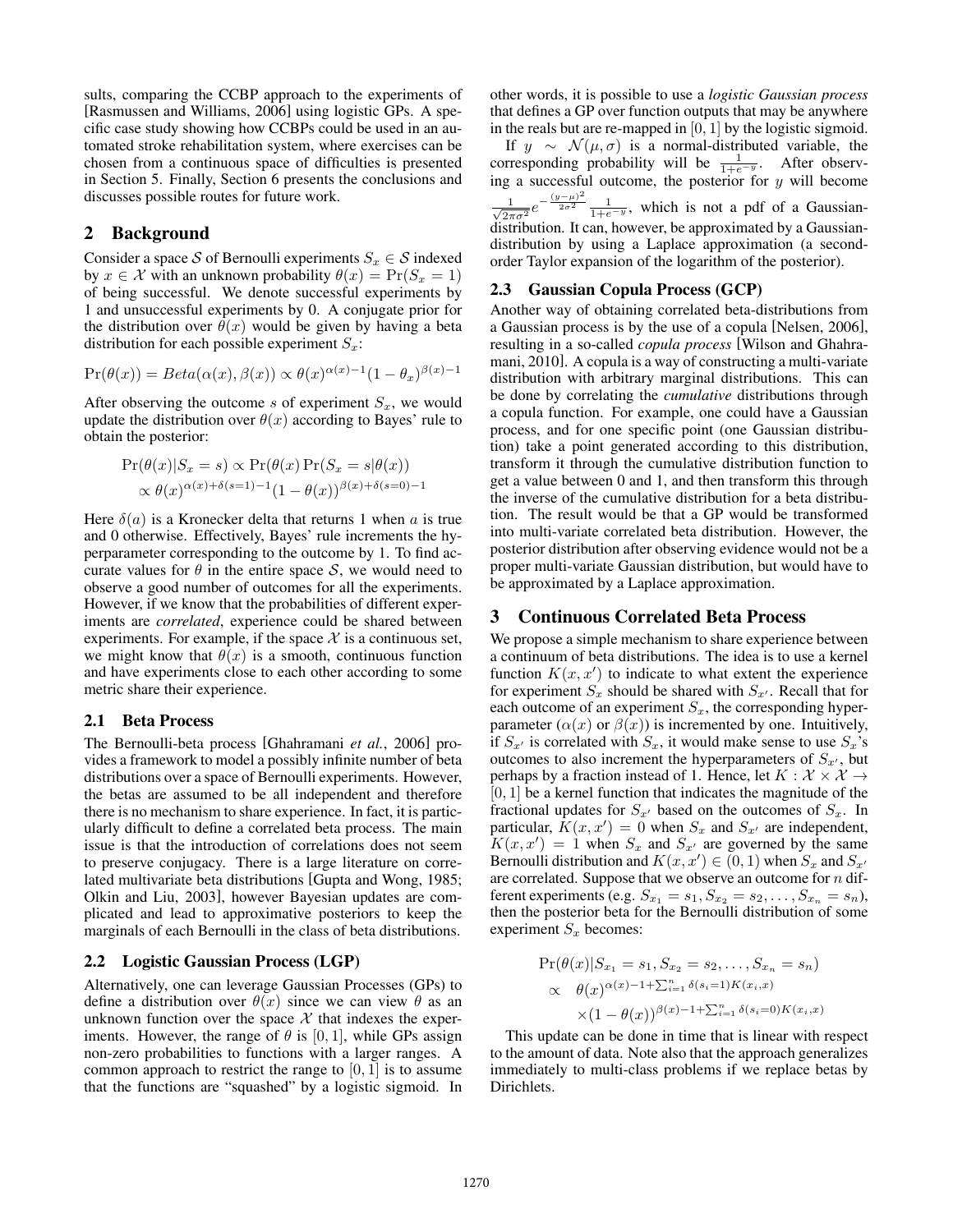

Figure 1: Naive Bayes model to learn a beta distribution.



Figure 2: HMM model to learn a beta distribution.

#### 3.1 Graphical Model

While the proposed approach is simple and efficient, it is not clear how it relates to Bayes' rule. In this section, we show how our update technique can viewed as inference in a graphical model that generalizes Bayes' rule.

#### Simple Beta Distribution

Consider a single experiment S governed by a Bernoulli distribution with parameter  $\theta = \Pr(S = 1)$ . Suppose that the prior over  $\theta$  is a beta distribution with hyperparameters  $\alpha$  and  $\beta$  and suppose that we observe *n* samples  $S^1, \ldots, S^n$ and  $\beta$  and suppose that we observe *n* samples  $S^1, \ldots, S^n$  of the Bernoulli distribution.<sup>2</sup> We can represent the joint distribution over  $\theta$  and  $S^1, \ldots, S^n$  by the graphical model in<br>Figure 1. Throughout the paper we use the convention that Figure 1. Throughout the paper we use the convention that shaded nodes are observed while blank nodes are unobserved.

If the observations  $S^1, \ldots, S^n$  are obtained sequentially, we can model the learning process by the HMM in Figure 2. The transition distribution is set to a Dirac distribution  $\Pr(\theta^{t+1}|\theta^t) = \delta(\theta^{t+1} = \theta^t)$ , which ensures that all the  $\theta$ 's are identical. As a result, the graphical models in Figures 1 are identical. As a result, the graphical models in Figures 1 and 2 are equivalent.

To derive the correlated beta process, it will be useful to model the hyperparameters  $\alpha$  and  $\beta$  as variables. Adding them to the graphical model yields the dynamic Bayesian network in Figure 3. Here, we use A to denote the random variable corresponding to  $\alpha$  and B to denote the random variable corresponding to  $\beta$ . Since the prior over  $\theta$  is a beta with known hyperparameters  $\alpha$  and  $\beta$ , we set the prior over  $A^1$  and  $B<sup>1</sup>$  to be the following Dirac distributions:

$$
Pr(A1) = \delta(A1 = \alpha)
$$
  
Pr(B<sup>1</sup>) = \delta(B<sup>1</sup> = \beta)

After observing  $S^t$ , one of the hyperparameters is incre-<br>mented so we set the transition distributions for  $A^{t+1}$  and mented, so we set the transition distributions for  $A^{t+1}$  and  $B^{t+t}$  as follows:

$$
\Pr(A^{t+1}|A^t, S^t) = \begin{cases} \delta(A^{t+1} = A^t + 1) & \text{if } S^t = 1 \\ \delta(A^{t+1} = A^t) & \text{otherwise} \end{cases}
$$

$$
\Pr(B^{t+1}|B^t, S^t) = \begin{cases} \delta(B^{t+1} = B^t + 1) & \text{if } S^t = 0 \\ \delta(B^{t+1} = B^t) & \text{otherwise} \end{cases}
$$
  
The graphical models in Figures 2 and 3 are equivalent in

the sense that  $Pr(\theta^t | S^{1:t})$  is the same in both for all t's.



Figure 3: DBN model to learn a beta distribution.



Figure 4: DBN model to learn multivariate beta distributions.

#### Correlated Beta Process

We are now ready to specify a simple bivariate beta distribution. Let  $\theta^t = \langle \theta_1^t, \theta_2^t \rangle$  be a vector parameterizing two Bernoulli distributions for experiments  $S_1$  and  $S_2$ . We first Bernoulli distributions for experiments  $S_1$  and  $S_2$ . We first consider the case where the Bernoulli variables have independent beta distributions with hyperparameters  $\alpha^t = \langle \alpha_1^t, \alpha_2^t \rangle$ <br>and  $\beta^t = \langle \beta_1^t, \beta_2^t \rangle$ . Figure 4 describes an extended DBN and  $\beta^t = \langle \beta_1^t, \beta_2^t \rangle$ . Figure 4 describes an extended DBN where at every step t one of the experiments is sampled. We where at every step  $t$  one of the experiments is sampled. We denote by  $S<sup>t</sup>$  the observed outcome and by  $X<sup>t</sup>$  the index (1) or 2) of the experiment. The conditional distributions for  $S^t$ ,<br> $A^{t+1}$  and  $B^{t+1}$  are adjusted as follows:  $A^{t+1}$  and  $B^{t+1}$  are adjusted as follows:

$$
\begin{aligned} &\Pr(S^t|\theta^t,X^t)=\theta^t_{X^t}\\ &\Pr(A^{t+1}|A^t,S^t,X^t)\\ &=\left\{\begin{array}{ll} \delta(A^{t+1}_1=A^t) & \text{if } S^t=0\\ \delta(\langle A^{t+1}_1,A^{t+1}_2\rangle&=\langle A^t_1+1,A^t_2\rangle) & \text{if } S^t=1,X^t=1\\ \delta(\langle A^{t+1}_1,A^{t+1}_2\rangle&=\langle A^t_1,A^t_2+1\rangle) & \text{if } S^t=1,X^t=2 \end{array}\right.\\ &\Pr(B^{t+1}|B^t,S^t,X^t)\\ &=\left\{\begin{array}{ll} \delta(B^{t+1}=B^t) & \text{if } S^t=1\\ \delta(\langle B^{t+1}_1,B^{t+1}_2\rangle&=\langle B^t_1+1,B^t_2\rangle) & \text{if } S^t=0,X^t=1\\ \delta(\langle B^{t+1}_1,B^{t+1}_2\rangle&=\langle B^t_1,B^t_2+1\rangle) & \text{if } S^t=0,X^t=2 \end{array}\right. \end{aligned}
$$

Now, suppose that the Bernoulli variables are correlated in such a way that an observation of one Bernoulli variable leads us to believe that the hyperparameters of the other Bernoulli variable should also be updated with a fractional increment  $K$ . Then we can simply revise the conditional distributions

 $2$ We use superscripts to index variables corresponding to different samples of the same experiment and subscripts to index variables corresponding to different experiments.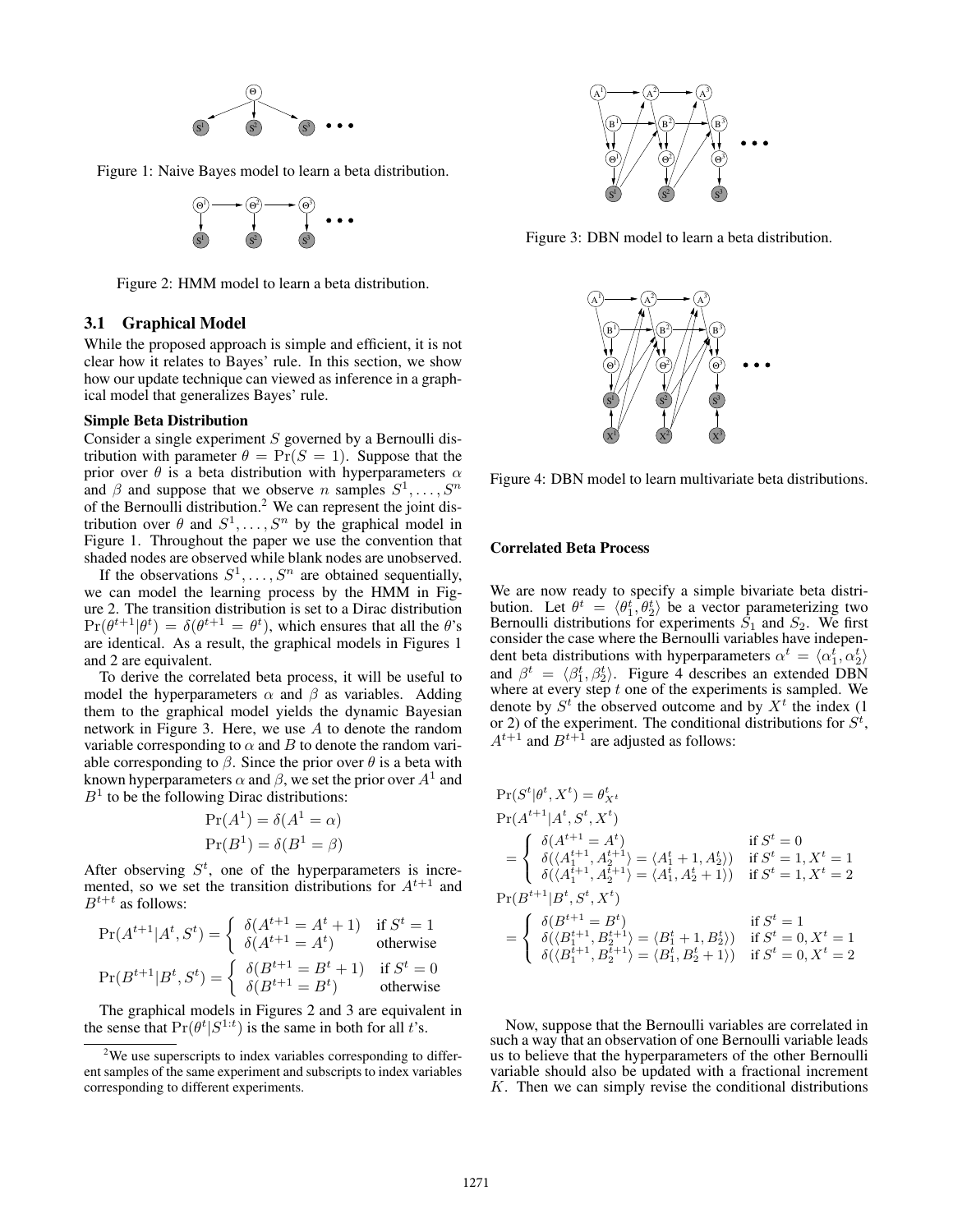for  $A^{t+1}$  and  $B^{t+1}$  as follows:

$$
\Pr(A^{t+1}|A^t, S^t, X^t) = \begin{cases} \delta(A^{t+1} = A^t) & \text{if } S^t = 0 \\ \delta(\langle A_1^{t+1}, A_2^{t+1} \rangle = \langle A_1^t + 1, A_2^t + K \rangle) & \text{if } S^t = 1, X^t = 1 \\ \delta(\langle A_1^{t+1}, A_2^{t+1} \rangle = \langle A_1^t + K, A_2^t + 1 \rangle) & \text{if } S^t = 1, X^t = 2 \end{cases}
$$
\n
$$
\Pr(B^{t+1}|B^t, S^t, X^t)
$$
\n
$$
= \begin{cases} \delta(B^{t+1} = B^t) & \text{if } S^t = 1 \\ \delta(\langle B_1^{t+1}, B_2^{t+1} \rangle = \langle B_1^t + 1, B_2^t + K \rangle) & \text{if } S^t = 0, X^t = 1 \\ \delta(\langle B_1^{t+1}, B_2^{t+1} \rangle = \langle B_1^t + K, B_2^t + 1 \rangle) & \text{if } S^t = 0, X^t = 2 \end{cases}
$$

We can generalize the above construction to multivariate betas and in the limit to correlated beta processes. It is useful to think of A, B and  $\theta$  as functions of  $\dot{X}$  such that  $\theta(X)$  is a Bernoulli variable indexed by X. Similarly,  $A(X)$  and  $B(X)$ are the hyperparameters of  $\theta(X)$ . Then we can generalize the conditional distributions for  $A^{t+1}$  and  $B^{t+1}$  by using a kernel update  $K(X_t, x)$  that returns a value between 0 and 1 depending on how correlated  $S_{X^t}$  and  $S_x$  are.

$$
\Pr(A^{t+1}|A^t, S^t, X^t)
$$
\n
$$
= \begin{cases}\n\delta(A^{t+1}(x) = A^t(x) \,\forall x) & \text{if } S^t = 0 \\
\delta(A^{t+1}(x) = A^t(x) + K(X_t, x) \,\forall x) & \text{otherwise}\n\end{cases}
$$
\n
$$
\Pr(B^{t+1}|B^t, S^t, X^t)
$$
\n
$$
= \begin{cases}\n\delta(B^{t+1}(x) = B^t(x) \,\forall x) & \text{if } S^t = 1 \\
\delta(B^{t+1}(x) = B^t(x) + K(X_t, x) \,\forall x) & \text{otherwise}\n\end{cases}
$$

# 3.2 Discussion

Although our technique to update betas can be viewed as inference in a graphical model, it does not correspond to Bayes' rule. While it would be desirable to use Bayes' rule, recall from Section 2 that all existing techniques that attempt to use Bayes' rule to update a joint distribution over correlated Bernoulli variables end up making an approximation to force the posterior into a convenient class of distributions and therefore do not use Bayes' rule either. This includes logistic Gaussian processes (LGPs) and Gaussian copula processes (GCPs). Our approach has the advantage that it is fairly easy to understand how the kernel function will induce sharing of experience among betas and computation is linear in the amount of data. In contrast, LGPs and GCPs need to invert the kernel function which takes cubic time with respect to the amount of data. Also, it is less obvious how the correlations encoded by the kernel function induce sharing of experience since a logistic sigmoid or copula is used to transform the output of the GPs. As a result, choosing a good kernel that will induce the right amount of experience sharing is more tricky with LGPs and GCPs.

The CCBP approach can be easily adapted to multiple outputs, giving a continuously correlated Dirichlet process. This will be demonstrated in a multi-class classification experiment in Section 4.2.

### 4 Experiments

#### 4.1 One-dimensional Illustration

A first simple experiment uses a one-dimensional space  $\mathcal{X} = [-2, 2]$ , and actual Bernoulli probability given by



Figure 5: Estimated probability after 1000 observations.



Figure 6: Mean squared error for varying size of training dataset.

 $(1 + e^{-x^2} \cos(10 \frac{1-e^{-x}}{1+e^{-x}}))/2$ . The kernel used for both LGP and CCBP is a squared exponential kernel  $K(x_1, x_2) =$ <br> $-(x_1-x_2)^2$ tribution over  $[-2, 2]$ . Figure 5 shows the actual probabilities as well as the mean predictions as learned by the LGP and  $\frac{-(x_1-x_2)^2}{10}$ . Training data was obtained using a uniform disas well as the mean predictions as learned by the LGP and the CCBP after observing 1000 examples. The CCBP has less smooth behavior and might have benefitted from using a kernel with wider length scale.

In Figure 6 the mean squared error of the prediction of the probability is plotted for LGP and CCBP. The differences between the two approaches are small. However, the time needed to run the experiments was hugely different. This can be clearly seen in Figure 7, a log-log scale plot of the CPU time of CCBP and GP approach for varying amounts of data.

# 4.2 USPS Hand-written Digit dataset: Multi-class Classification

A second experiment shows the behaviour of CCBPs when used for multi-class classification. We use the well-known USPS dataset, with the modifications in training and test sets as explained in [Rasmussen and Williams, 2006]. The kernel used is the same as used in the description of multi-class classification at page 70 of this book, being an isometric squared exponential kernel,  $K(x_1, x_2) = \sigma_f e^{\frac{||x_1 - x_2||_2^2}{2l^2}}$ . As was done with the LGPs, we varied the length-scale Lof the kernel. We with the LGPs, we varied the length-scale  $l$  of the kernel. We did not vary the value of  $\sigma_f$ , as in CCBPs a value of  $\sigma_f \neq 1$ would imply attributing too much or too little importance to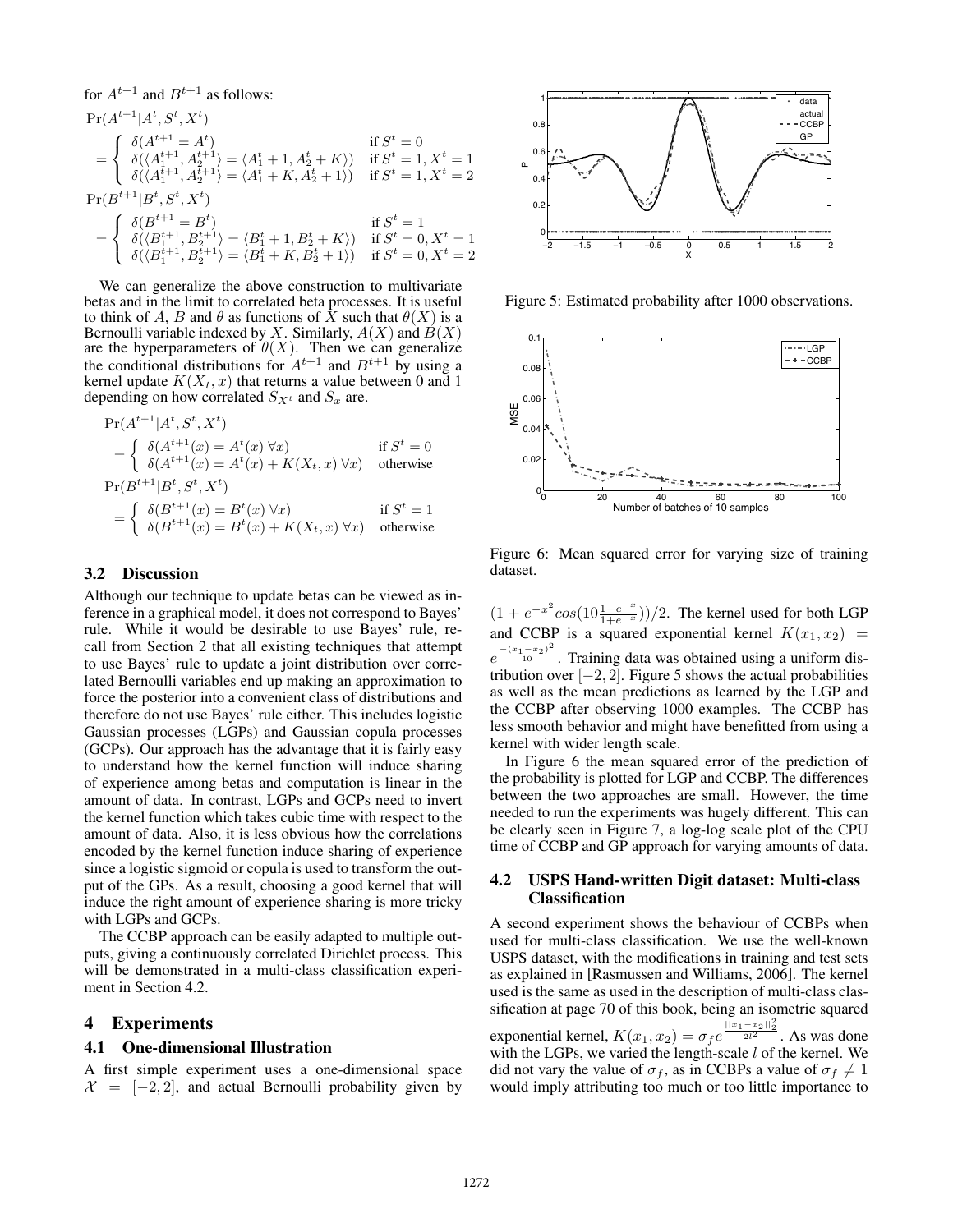

Figure 7: CPU time for varying size of training dataset. Note the log-log scale.



Figure 8: Log likelihood of training data for various length scales of the kernel.

empirical data, the correct value is  $\sigma_f = 1$ .

In Figure 8 the log likelihood of the training data is plotted for different values of the length scale. The highest likelihood occurs at  $log(l) = 1.0$ . In Figure 9 the misclassification rates on the test data set are shown. The best result occurs at  $log(l)=0.0$ , where an error of 3% was obtained - similar to the error reported for LGPs. At the point with highest likelihood, an error of  $11\%$  is obtained. This shows that the use of a validation set (e.g. using cross-validation) to find good values for the kernel parameters is advisable. The best predictions of CCBPs are on par with those of LGPs, and cross-validation could be used to find good parameter settings.

# 5 A Case Study: Stroke Rehabilitation

Stroke is a leading cause of physical disability and death around the world [Heart and Stroke Foundation of Canada, 2011; American Heart Association, 2011]. Research has shown that post-stroke impairments can be reduced by repetitive and goal-directed rehabilitation, which improves motor function and cortical reorganization in stroke patients [Fasoli *et al.*, 2004]. The recovery process, however, is typically slow and labor-intensive, involving extensive interaction between a therapist and a patient. One of the main motivations for developing rehabilitation robotic devices is to automate repetitive interventions, which can alleviate strain on therapists.

The design of a successful robotic stroke rehabilitation device relies on an sufficient model of the rehabilitation sched-



Figure 9: Misclassification rate for various length scales.

ule of the patient. This schedule describes the patient's abilities as a function of the parameters of the rehabilitation device, and describes the way in which these abilities change over time. Thus, the schedule can be used to plan a program (a series of exercises over along period of time) that will most effectively rehabilitate the patient.

In this case study, we consider a device with a single parameter, e.g., the resistance of a haptic handle, where the rehabilitation exercise is to push the handle to a set target distance. For such a device, the rehabilitation schedule will include a function  $P(success) \propto f(resistance)$ , where  $f(resistance)$  is a continuous function that relates the person's abilities (e.g. success, or whether they can reach the target) to the resistance level. One might expect this function to be monotonically decreasing with increasing resistance. However, stroke is a neurological condition, and this function may not always be strictly monotonic nor extremely smooth, since different pathways in the nervous system may be used for different stimuli (including the resistance level).

In this case study, we model the stroke rehabilitation schedule  $P = f(x)$  using continuous correlated beta processes. We keep two such processes, one for when the person is fatigued, one for not fatigued. As the fatigue status is not directly observable, the belief state will be a mixture of the two CCBP models. Evidence is counted for both components, but only counts for a fraction (proportional to the current belief in the fatigue status). A few simulation results are shown. Figure 10 shows curves representing the priors for fatigue = no (blue) and fatigue = yes (red). The green lines represent the actual Bernoulli distributions the simulator uses, with the top one the distribution for non-fatigued. The horizontal axis represents the difficulty of the exercise. Note that, when fatigued, the success rate is estimated to be lower than when not fatigued, and success rate is believed, on average, to decrease with increasing difficulty. Figure 11 shows the posteriors after 5 sessions of 20 exercises, where the resistance level was chosen from a uniform distribution. At the start of a 20 exercise session, the belief in fatigue=yes is equal to 0, at each exercise there is a 10% probability of becoming fatigued, once fatigued the person remains fatigued until the end of the session. Many different models for fatigue rate, improvement rate and priors can be modelled with this approach. Once integrated into a planning system, this kind of approach would